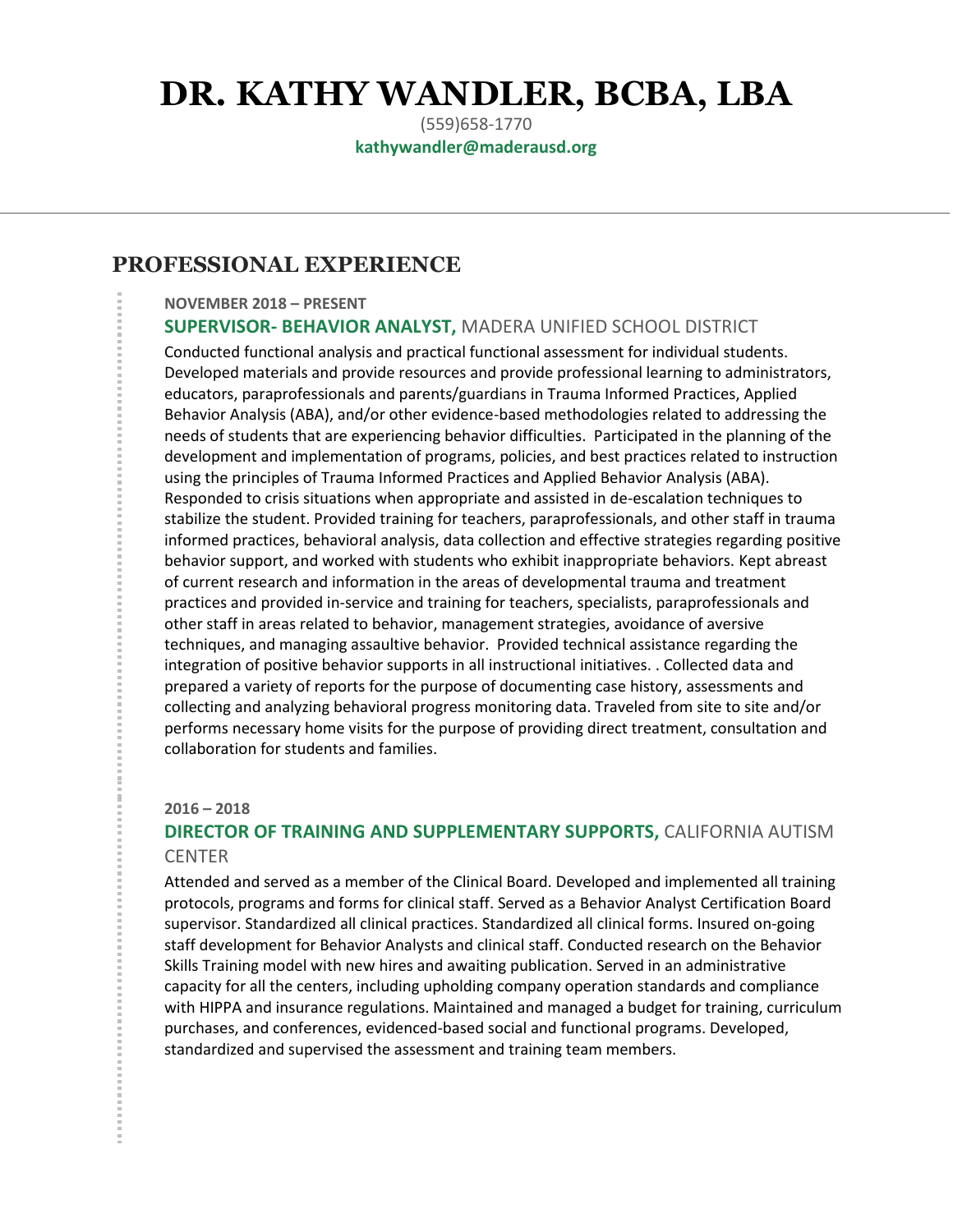#### **2015 – 2016 PROGRAM SPECIALIST,** CENTRAL UNIFIED SCHOOL DISTRICT

Attended and served as a member, or as a designated IEP chairperson, to determine the eligibility of a student for the special education program; assisted in the development of IEP instructional goals/objectives; assisted in identifying other related services for the student; assisted in facilitating student placement into special education programs. Planed programs with instructional staff members, coordinated curricular resources, evaluated effectiveness of programs for individuals with exceptional needs, participated in staff development, program development, and innovation of special methods and approaches; provided coordination, consultation, and program development with all related services in special education including psychological and health services. Maintained cooperative working relationships with parents, staff, and other school personnel; served as a resource/liaison with other agencies and community services and organizations; maintained effective and timely written and oral communications with parents, staff, other school personnel, and community agencies and organizations.

#### **2006 – 2015**

## **BEHAVIOR ANALYST AND EDUCATION CONSULTANT,** CLOVIS UNIFIED SCHOOL **DISTRICT**

As a Teacher on Special Assignment, I was the District –Wide Behavior Analyst. The Board Certified Behavior Analyst (BCBA), under the supervision of the Director of Special Education, planned, implemented, coordinated, and assessed delivery of positive behavior support services for students in need from birth to 22 years of age. The BCBA worked in partnership with regular education staff and special education staffs to provide appropriate interventions for students that are requiring additional support for challenging behavior. The BCBA consulted with an IEP team and additional staff in developing and training strategies and techniques that will promote a positive change in challenging behavior from. The BCBA designed and implemented teaching strategies, classroom systems, and individual student programs utilizing the best practices defined by applied behavior analysis and data-guided instruction. The BCBA conducted, consulted with and/or wrote Functional Behavioral Assessments, Behavior Intervention Plans, and Behavior Support Plans in collaboration with IEP teams on identified students. The BCBA conducted direct and indirect assessments on an identified student. The BCBA consulted and collaborated with School Psychologists, Occupational Therapists, Speech Therapists, Mental Health Care professionals and other designated service providers in developing the necessary supports and aids that will assist a student with challenging behaviors.

#### **1999 – 2006**

#### **SPECIAL EDUCATION TEACHER,** ELEMENTARY AUTISM PROGRAM

Designed and created the program. I worked with students affected with autism in grades K-3rd at Maple Creek Elementary. Case managed, developed and implemented Individualized Education Plans for each student. I implemented intensive Applied Behavior Analysis strategies and methodologies as an instructional approach to the students. Trained and supervised Instructional Assistants assigned to the program. I consulted and collaborated with general education teachers in order to provide appropriate and beneficial inclusion experiences for both the students with autism and their typical peers.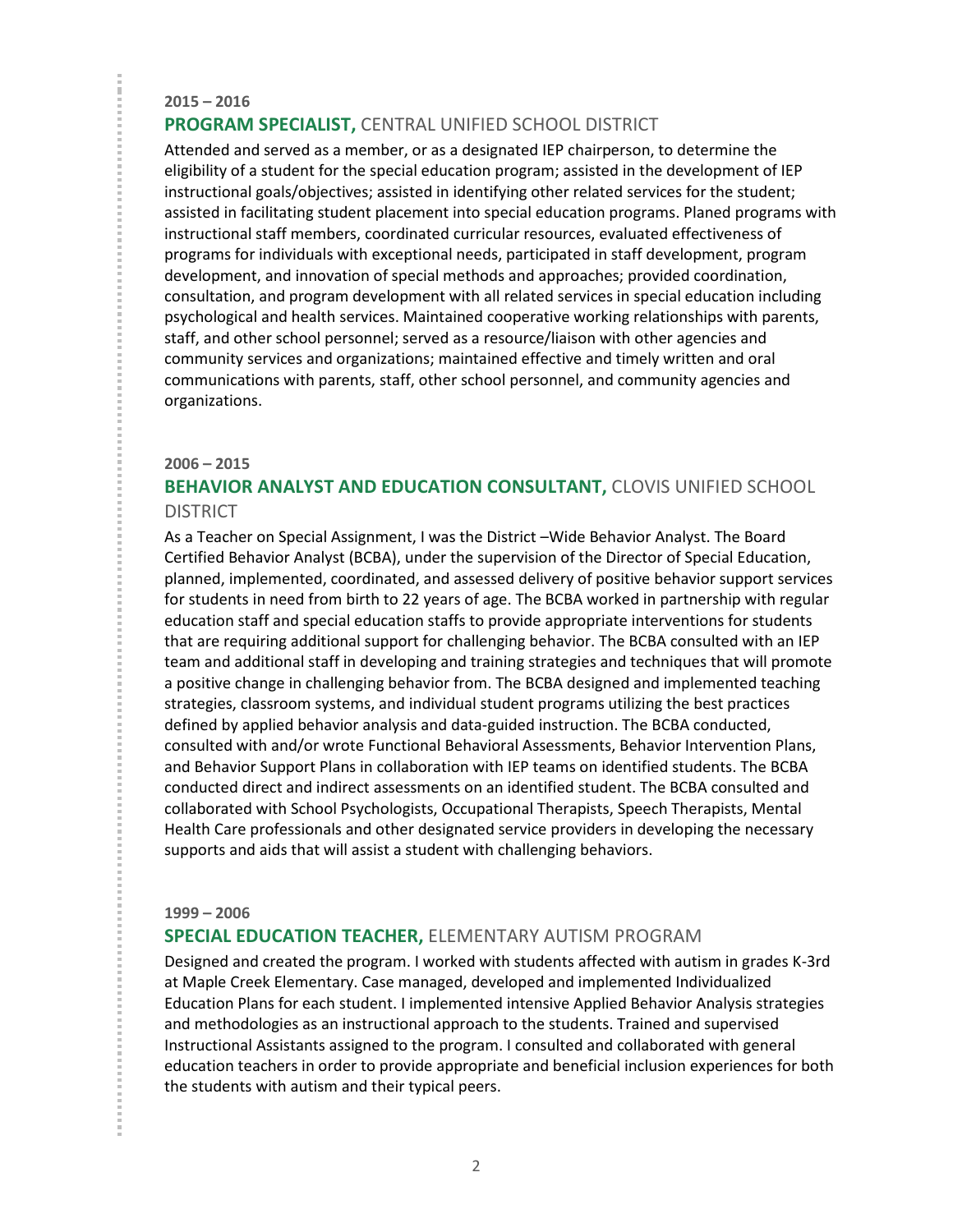**2006 – PRESENT** 

#### **ADJUNCT PROFESSOR,** CALIFORNIA STATE UNIVERSITY, FRESNO

Teaching Credential Department:

\*\*SPED 179-Differentiating Instruction and Classroom Management.

\*\*SPED 120-Introduction to Special Education.

\*\*SPED 236-Seminar in Advanced and Applied Pedagogy

**2010 – PRESENT** 

#### **ADJUNCT INSTRUCTOR,** FRESNO PACIFIC UNIVERSITY

School Psychologist Credential Program:

\*\*PPP 793 B-Supervision Course. This course consists of fieldwork experience under the supervision of a Board Certified Behavior Analyst (BCBA & BCBA-D).

\*\*PPP 734-Early Intervention and Behavior Assessment

**1997 – 1999** 

#### **DIAGNOSTIC PRESCHOOL TEACHER,** MADERA OFFICE OF EDUCATION

I instructed students at the preschool level. Modify traditional education curriculum to meet child's needs. Assisted children with specific learning disabilities, speech or language impairments, mental retardation, emotional disturbance, multiple disabilities, hearing impairments, orthopedic impairments, visual impairments, autism, combined deafness and blindness, traumatic brain injury. I helped to identify children with special needs. I used various teaching methods to promote learning, including intensive individualized instruction, problem-solving assignments, and small-group work.

## **EDUCATION**

**MAY 2015**

**DOCTOR OF EDUCATION SPECIALIZING IN EXCEPTIONAL STUDENTS,**  NORTHCENTRAL UNIVERSITY, PRESCOTT, AZ

#### **MAY 2001**

**MASTER OF SCIENCE IN SPECIAL EDUCATION (MODERATE/SEVERE),** NATIONAL UNIVERSITY, FRESNO, CA

#### **JUNE 1994**

**MASTER OF ARTS IN EDUCATION AND PSYCHOLOGY,** PEPPERDINE UNIVERSITY, MALIBU, CA

**MAY 1992 BACHELOR OF SCIENCE IN CHILD DEVELOPMENT, CALIFORNIA STATE** UNIVERSITY, FULLERTON, CA